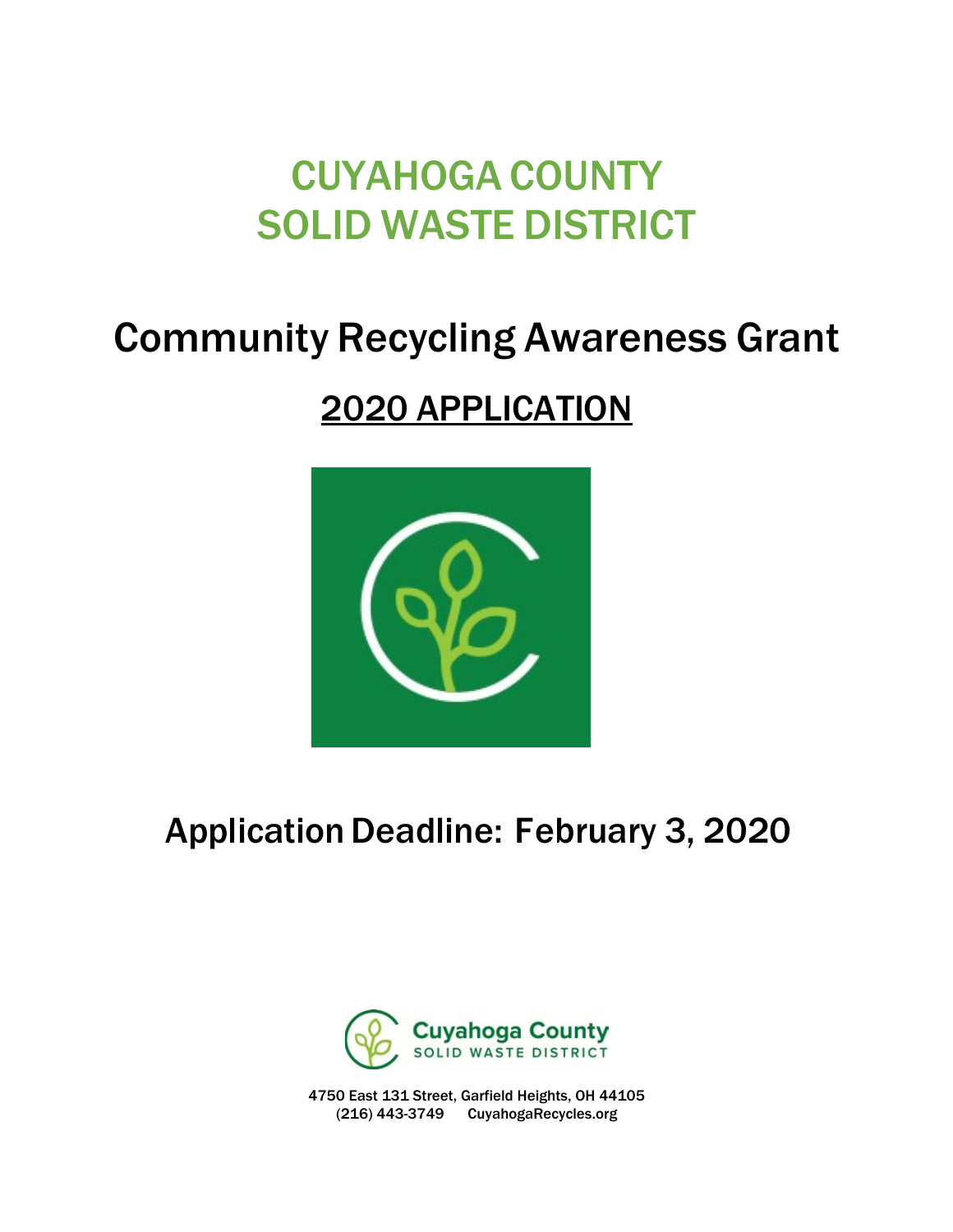Cuyahoga County Solid Waste District



### 2020 COMMUNITY RECYCLING AWARENESS GRANT

#### **ABOUT THE DISTRICT**

The Cuyahoga County Solid Waste District is the public agency helping the people of Cuyahoga County reduce, reuse and recycle, at home at work and in their communities. We provide information, expertise and programs that support sustainable materials management and reduce the environmental impact of waste. Learn more at CuyahogaRecycles.org

#### **ABOUT THE GRANT**

This grant was created by the Cuyahoga County Solid Waste District to help communities educate residents about proper recycling and to keep recycling messages consistent from community to community through the use of customizable templates designed by the District for communities to use. These templates are contained in the CuyahogaRecycles.org ToolKit. Funding is also offered to help communities conduct shredding events and purchase public space recycling and composting containers as long as every grant application and final project includes an educational component.

Any community (city, village or township) located in Cuyahoga County may apply for this grant. Grants will be awarded on a competitive basis according to the evaluation criteria listed below and are subject to final approval by the District's Board of Directors.

#### *NEW THIS YEAR!*

- **1.** Communities may apply for a grant up to \$6,000, an increase of \$1,000 per community. A total of \$175,000 of grant funding is available in 2020.
- **2.** Also, as part of the implementation of the Cuyahoga County Bag Ban next year, communities may request



free reusable shopping bags to give away to residents. These will be provided to communities by the District and you can request a supply of bags as part of your application. We will ask that you include recycling information in the bag when it is given to a resident. We recommend using our recycling info card in the CuyahogaRecycles ToolKit. We are purchasing 25,000 bags with the logo shown here and they will be available in the spring.

#### **ELIGIBLE PROJECTS / COSTS**

The types of eligible projects are listed below. If you have something else in mind, please contact the District to discuss. There is no local match required for this grant unless a project's cost exceeds the grant amount awarded by the District. In this case, the community must fund the excess cost.

#### **1. Recycling Awareness and Education Materials**

Allowable costs include design, printing, production and mailing for banners, brochures, calendars, cart tags, fliers, info cards, mailers, newsletters, postcards, recycling signs and refrigerator magnets. Communities must use either the customizable templates or the design tools provided in the CuyahogaRecycles.org ToolKit to produce any grant funded items. The ToolKit hastemplates for refrigerator magnets, banners, info cards, cart tags and signs. It also has graphics and text that can be incorporated into other items like calendars and brochures. New and updated items will be included in the ToolKit by early spring. We can also work with any community to create a custom piece. Pre-approval of any printed or materials produced must be obtained from the District before final production.

#### **2. Recycling or Composting Containers**

Allowable costs include purchase of public space recycling, composting containers and event recycling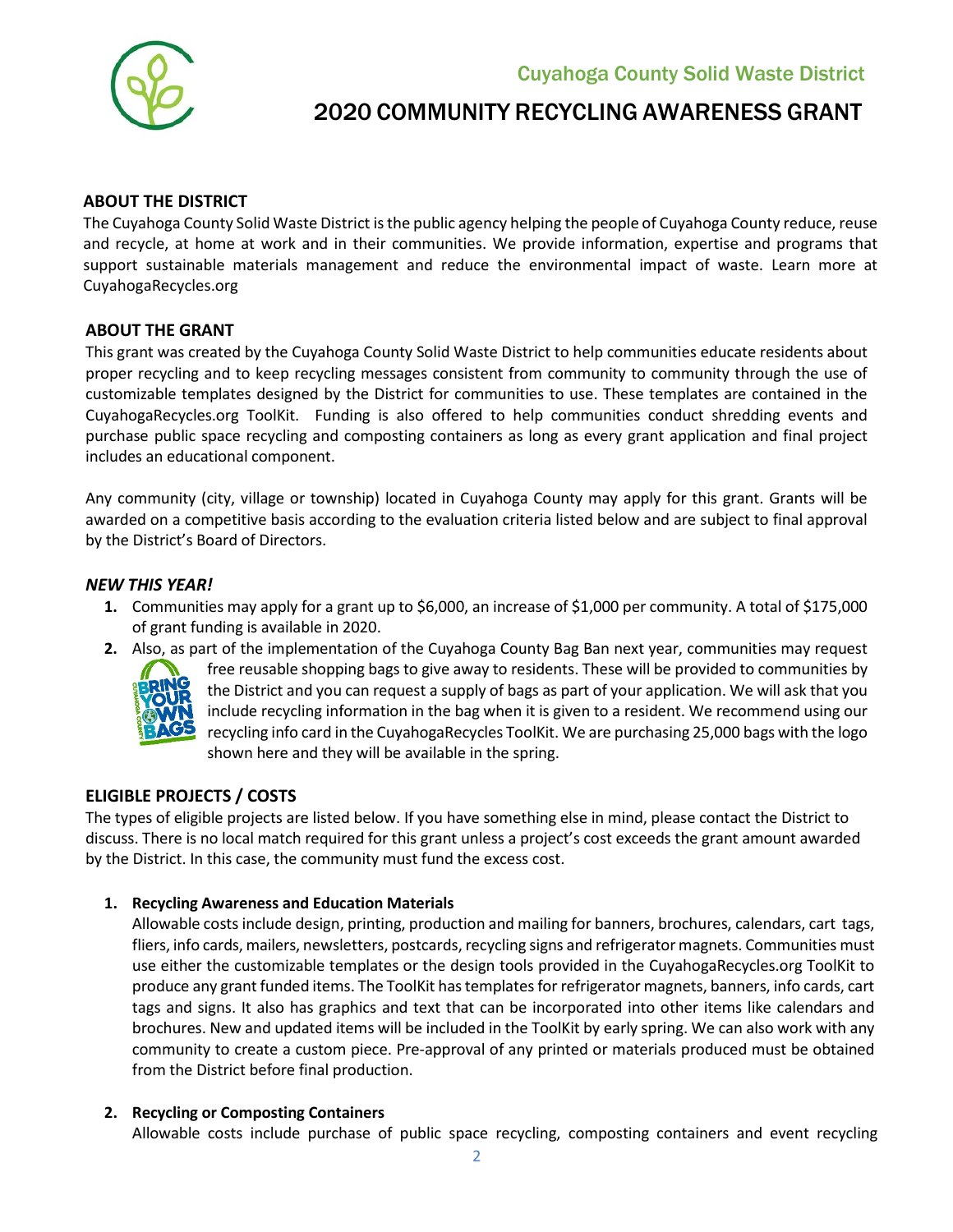Cuyahoga County Solid Waste District



## 2020 COMMUNITY RECYCLING AWARENESS GRANT

containers, liners and signs to be placed with the containers to indicate what should be recycled.

#### **3. Paper Shredding Events and Special Waste Collections (i.e. E-waste and HHW events)**

Allowable costs include hiring a paper shredding company, signage and event promotions such as print ads. *Note*: *The District will not fund shred days only. Every grant application and project must include an educational component.* Communities should include two quotes for paper shredding services in their application. No more than two shredding events per applicant will be funded.

#### **4. Reusable Shopping Bag Giveaway**

Communities may request up to 1,000 reusable bags to distribute as part of their grant project. These are not a budget item. Bags will be provided free by the District, but applications will need to describe how they will be distributed and what type of recycling literature will be inserted in the bag. The number of bags that will be given out to requesting communities will be based on population and proposed distribution methods. (See the application for more information).

#### **5. Other Projects**

If your community would like to propose another type of project that is in keeping with the goals of this grant program, please contact the District to discuss before submitting an application.

#### **UNALLOWABLE COSTS**

- Promotional giveaways like mugs, pens, pencils, etc.
- General city calendars, newsletters etc. that are not exclusively devoted to recycling and waste reduction.
- Labor and auxiliary police for recycling events.
- Trash containers. Note, if you purchase a "recycling station" that includes side by side trash and recycle containers, we will only over half the cost.

#### **SOME TIPS**

- Consider creating awareness pieces without using dates which could make them obsolete more quickly. For instance, if you always hold a shred event the third Saturday of April, refer to the date this way rather than having a specific date and year.
- Support a unified message in Cuyahoga County by using the material icons and graphics provided in the District's ToolKit.
- Ask the District for assistance with green tips, calendars or recycling language. We can help you create the messages.
- Stop by the District to see different samples of education pieces created by other communities.
- Track the number of cars, vehicles or residents served at a shred event. Make sure your vendor knows you need a record of the weight collected at the event.
- Consider new and different ways to reach your audience.

#### **EVALUATION CRITERIA**

Applications will be reviewed according to the criteria listed below.

- Compliance with the grant guidelines
- Degree to which the project will encourage residents to "recycle better and recycle right" and uses the resources contained in the CuyahogaRecycles.org ToolKit.
- Degree to which the application describes the grant project and the activities to be implemented.
- Degree to which the funding request is reasonable and the costs are explained and justified.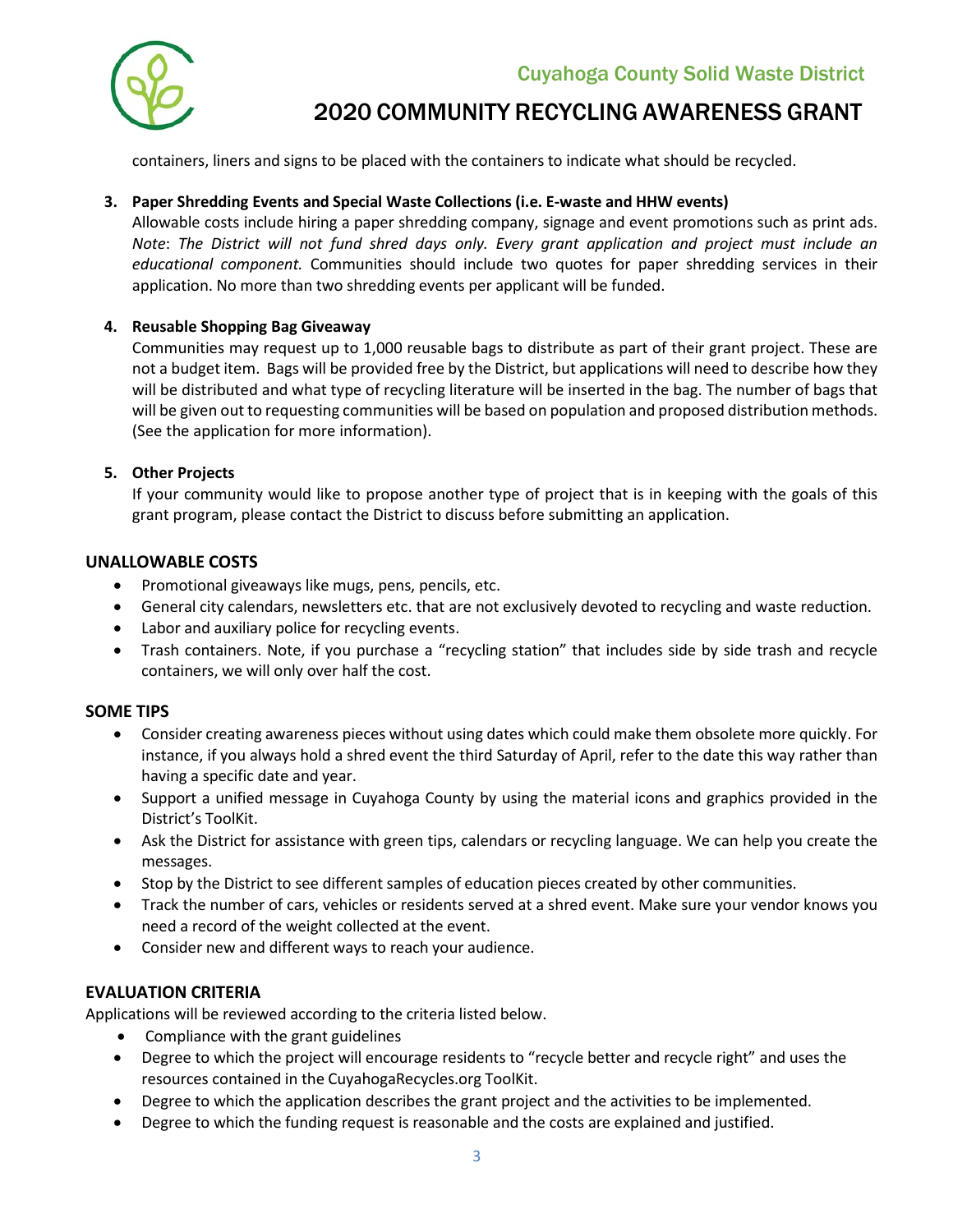

### 2020 COMMUNITY RECYCLING AWARENESS GRANT

#### **CONDITIONS OF THE GRANT**

- Grantees will be required to sign a grant agreement upon award.
- All grantees must implement the grant project described in its application or obtain District approval for any modifications to the approved project.
- Pre-approval of all awareness materials including videos must be obtained from the Solid Waste District before final production.
- This is a "reimbursement" grant. Grantees must keep records of all grant expenses including purchase orders, invoices and receipts to account for the use of all grant funds. Grants will be disbursed following the submittal of expense documentation and the *Grant Summary and Reimbursement Report*.

#### **GRANT TIMELINE**

| Application deadline 4:00 p.m.                                              |
|-----------------------------------------------------------------------------|
| Grants award letters will be e-mailed to the grant contact and to the Mayor |
| Grant implementation period                                                 |
| Deadline to submit Grant Summary and Reimbursement Report                   |
|                                                                             |

#### **APPLICATION INSTRUCTIONS**

- Complete the following application (be sure to attach your project description).
- **Mail or deliver** two copies of your application to: Cuyahoga County Solid Waste District, 4750 East 131 Street, Garfield Heights, OH 44105
- Applications are due by 4:00 p.m. on February 3, 2020.
- Do not use report covers. No emailed copies accepted.

#### **GRANT CONTACT**

Cristie Snyder **Questions?** Please call (216) 443-3707 or email [csnyder@cuyahogacounty.us](mailto:csnyder@cuyahogacounty.us)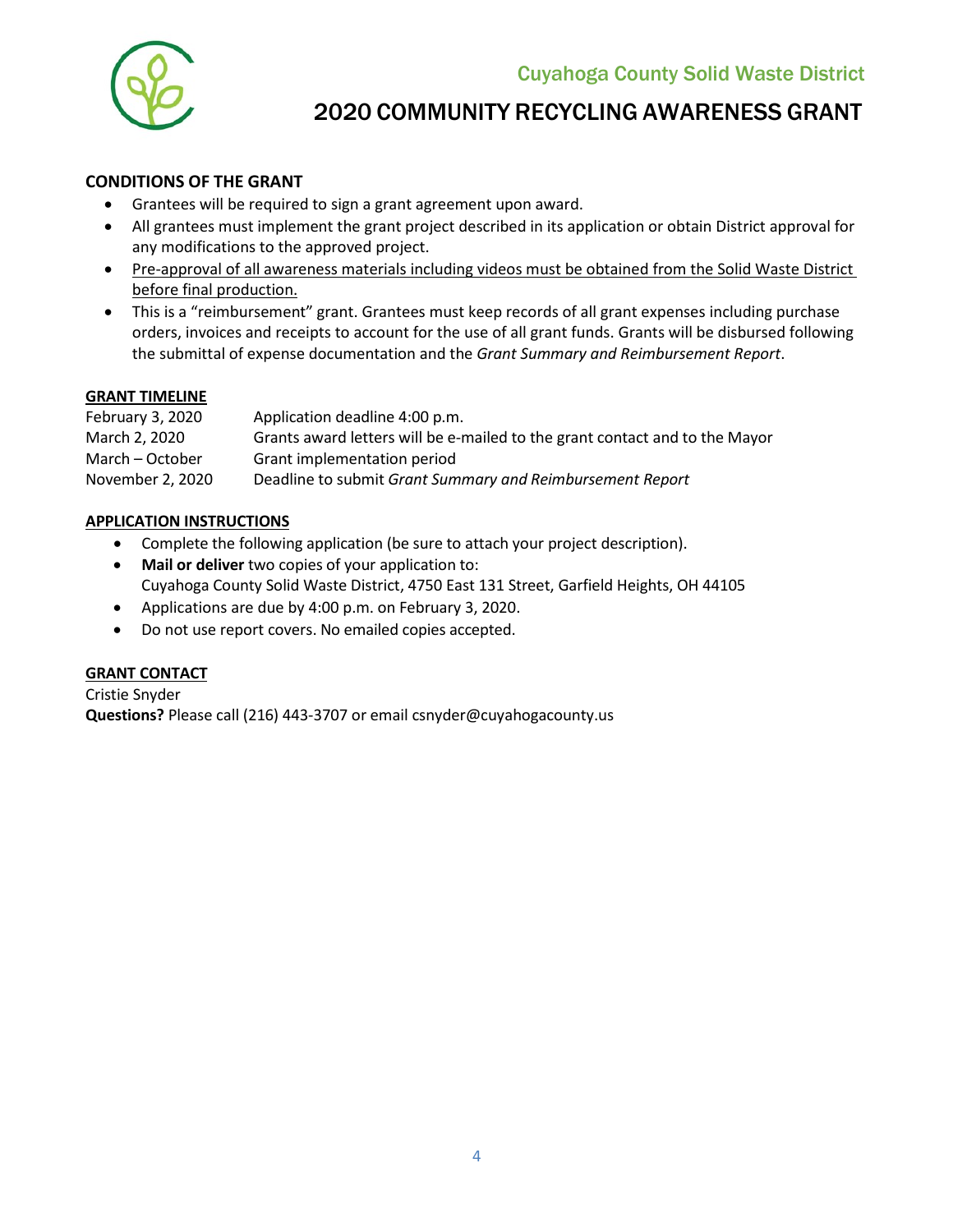

2020 COMMUNITY RECYCLING AWARENESS GRANT

## **APPLICATION**

#### I**. APPLICANT INFORMATION**

| Name of Community: City of Warrensville Heights                           |                                                                               |  |  |  |  |  |
|---------------------------------------------------------------------------|-------------------------------------------------------------------------------|--|--|--|--|--|
| Address: 4301 Warrensville Center Road, Warrensville Hts., OH 44128       |                                                                               |  |  |  |  |  |
|                                                                           |                                                                               |  |  |  |  |  |
| (This should be the person responsible for implementing the grant)        |                                                                               |  |  |  |  |  |
|                                                                           | Contact Phone: (216) 587-1144<br>Contact Email: Turner@cityofwarrensville.com |  |  |  |  |  |
|                                                                           | Mayor's Name Bradley D. Sellers Mayor's Email: mayor@cityofwarrensville.com   |  |  |  |  |  |
| AMOUNT OF GRANT REQUEST (not to exceed \$6,000 per community) \$ 6,000.00 |                                                                               |  |  |  |  |  |

#### **III. BUDGET DETAILS**

Complete the following table to indicate how the grant funds will be spent. Break out the costs for each expenditure. For instance, if your community proposes to produce a recycling brochure for residents, indicate separately, the cost to design the brochure, print the brochure and mail or distribute the brochure. Your budget details should be based on actual quotes or estimates. Your grant request should not exceed \$6,000.

If your total project cost is more than \$6,000, your community is expected to pay the difference.

| <b>ITEM OR SERVICE</b>                   | <b>QUANTITY</b><br>(if applicable) | <b>GRANT</b><br><b>REQUEST</b> | <b>TOTAL</b><br><b>PROJECT COST</b> |
|------------------------------------------|------------------------------------|--------------------------------|-------------------------------------|
| Shred Trucks (2) events, (2) per event   | 4                                  | \$1,450.00                     | \$1,450.00                          |
| Posters, Bi-Fold Brochures & Post Cards  | 700                                | \$2,600.00                     | \$2,600.00                          |
| <b>Yard Signage</b>                      | 40                                 | \$1,050.00                     | \$1,050.00                          |
| <b>Additional Reusable Shopping Bags</b> | 300                                | \$900.00                       | \$900.00                            |
|                                          |                                    | \$                             | \$                                  |
| TOTAL                                    |                                    | \$                             | \$6,000.00                          |

#### **II. GRANT CHECKLIST**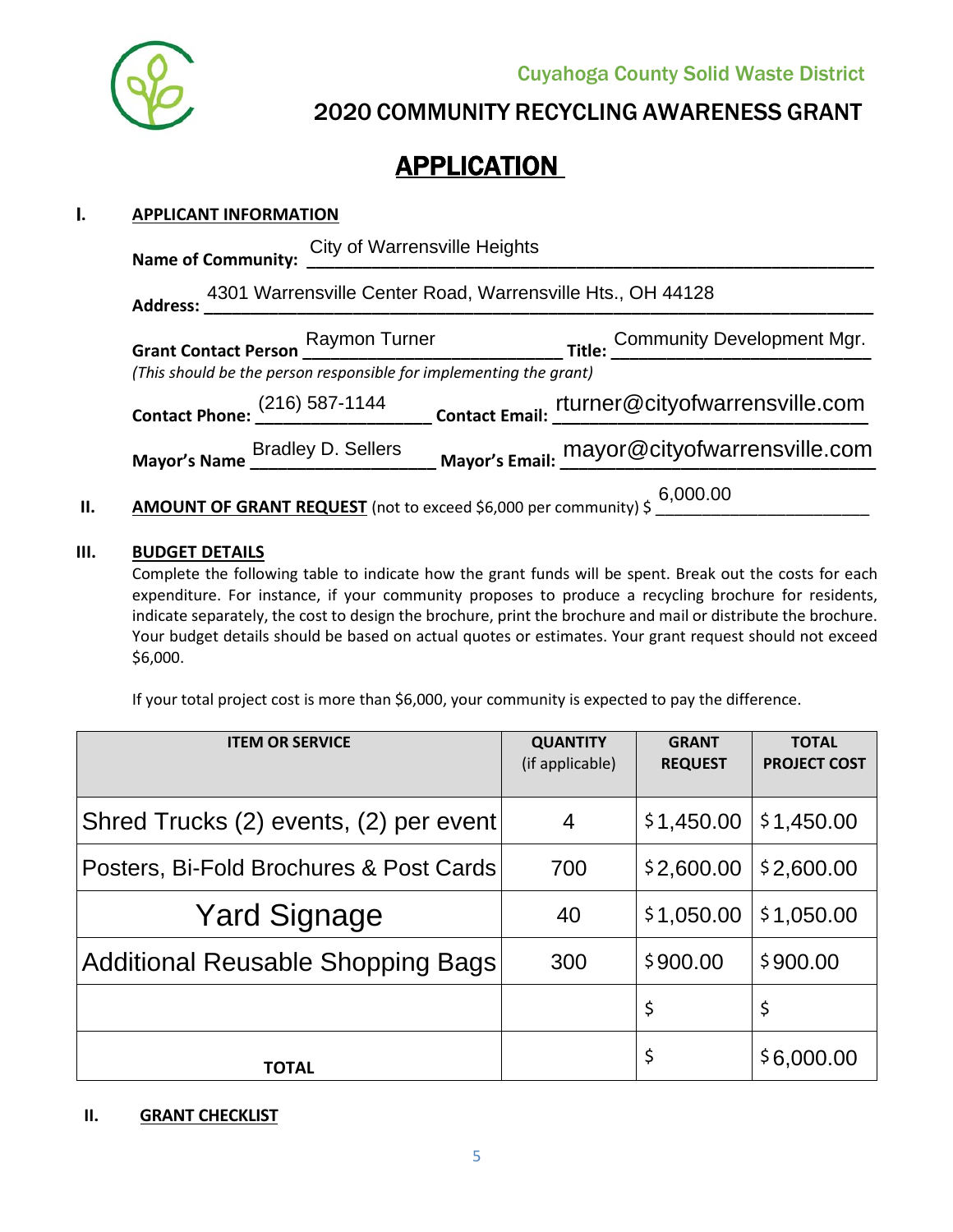

Cuyahoga County Solid Waste District

## 2020 COMMUNITY RECYCLING AWARENESS GRANT

| Proposed        | A             | в          |                        |                         |       |
|-----------------|---------------|------------|------------------------|-------------------------|-------|
| Grant           | Recycling     | Recycling  | <b>Shredding Event</b> | Reusable                | Other |
| <b>Activity</b> | Awareness and | and/or     | or Special Waste       | <b>Shopping Bag</b>     |       |
| (check all      | Education     | Composting | Collection             | Distribution            |       |
| applicable)     | (REQUIRED)    | Containers |                        |                         |       |
|                 | $\mathbf v$   |            |                        |                         |       |
|                 |               |            | $\mathbf v$            | $\overline{\mathbf{v}}$ |       |

#### **III. PROJECT NARRATIVE**

For EACH grant activity you plan to implement, please provide the information requested. Please attach your narrative to this application.

#### **A. Recycling Awareness and Education Projects**

- Describe your recycling awareness project, the activities to be completed and how it will be implemented.
- Explain how this activity will help residents understand how to recycle properly.
- Will you be using a District template from the CuyahogaRecycles.org ToolKit? Which one?
- Who will be responsible for completing this project?
- When the project will be initiated and completed?
- How many residents is this grant project estimated to serve?
- Please include a sample or draft if available.

#### **B. Recycling and Composting Container Purchase**

- Describe the number and type of containers to be purchased and include a picture.
- Where will the containers be located, what recyclables will be collected?
- Describe the signage that will be placed on or near containers?
- How will the containers be serviced, and will you collect any data from the materials recycled?
- Who will be responsible for completing this project?
- When the project will be initiated and completed?
- How many residents is this project estimated to serve?

#### **C. Paper Shredding or Special Waste Collections**

- Indicate which type of event you plan to host and the date, location and hours. If you are hosting a shredding event, what company will you hire? Explain how the event will be implemented.
- If you have conducted a similar collection(s) in the past, please describe how
- How will this event be promoted? Will this be staffed by community personnel?
- Who will be responsible for implementing this project and obtaining collection data?
- When the project will be initiated and completed?
- How many residents is this project estimated to serve?

#### **D. Reusable Shopping Bag Distribution**

• How many bags are you requesting from the District? How did you come up with this number?